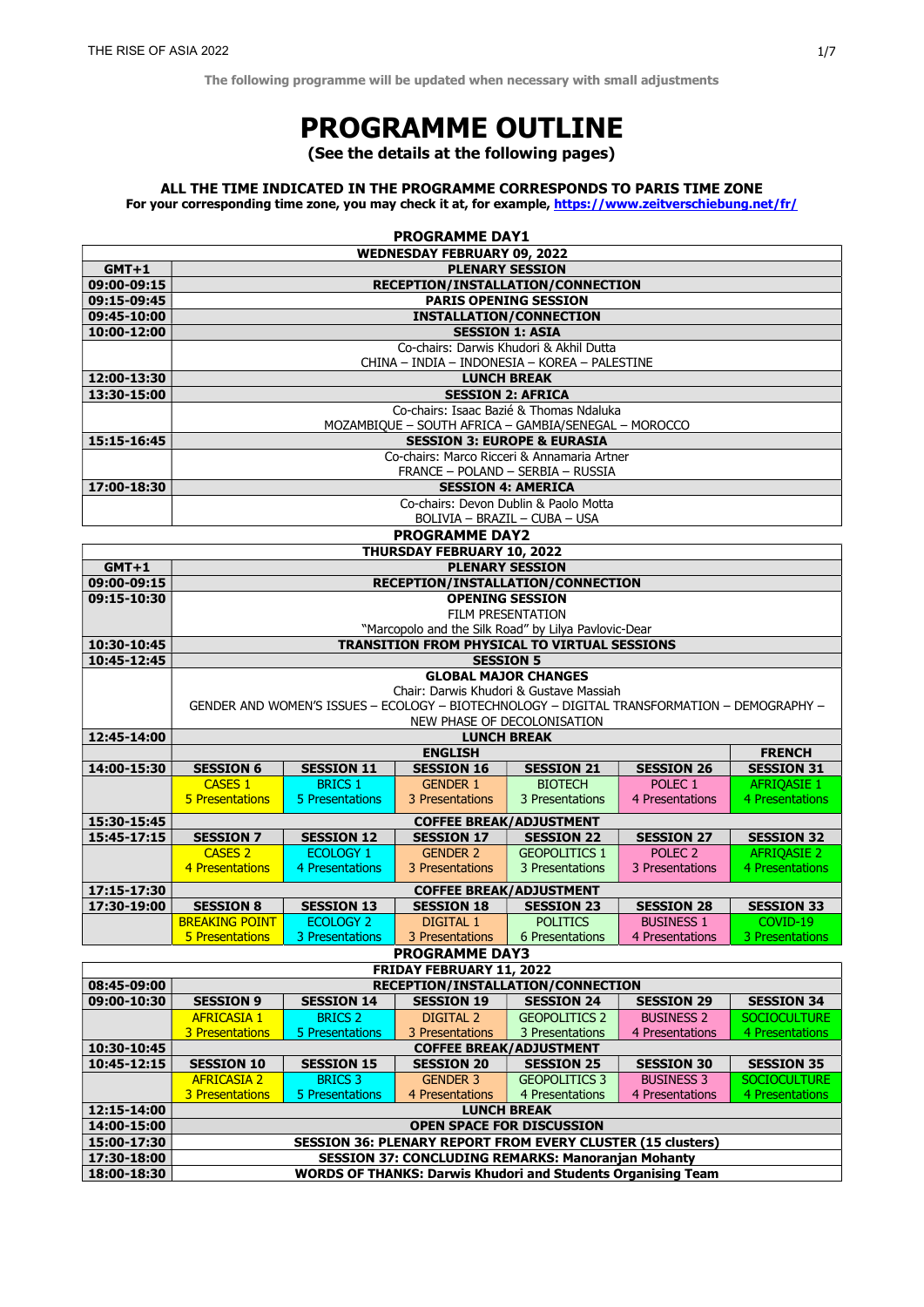# PRACTICAL GUIDELINES FOR SPEAKERS

The conference programme is based on the number of papers, not the number of speakers. One paper may be presented by one, two or more speakers. However, the time allocated to everyone of the papers is equal, whatever the number of speakers at every paper.

The duration of your presentation depends on the number of papers to be presented in your session. Every session lasts 90 minutes to be shared by 3-6 papers, allowing every paper to be presented in 10-15 minutes, whatever the number speakers, followed by a discussion.

For that reason, you are kindly invited to respect the time allocated to you by the moderator at the beginning of your session. Please, notice that a "paper presentation" is not a "paper reading". Your full paper is not for your "paper presentation" but for a possible publication of selected papers after the conference. You are not invited to read your full paper during your presentation because there is a risk that you will not have enough time for that. Moreover, reading a paper will be annoying for your public.

So, you are kindly invited to prepare a short version of your paper to be presented in 10-15 minutes maximum depending on the number of papers to be presented in the session. An oral presentation without reading a text or a combination of oral and power point presentation is highly recommended. You may share your PPT on screen with the authorisation of your moderator.

### PLENARY SESSION 1: Regional/National Assessment and Perspective of Covid-19 Pandemic

#### ASIA WEDNESDAY FEBRUARY 09, 2022 10:00-12:00 Chair: Darwis Khudori & Akhil Dutta

CHINA: YIN Zhiguang, Infodemic: The Peculiar Death of the Public in Anglo-American Democracy in the COVID Era and a Comparative Perspective from China

INDIA: MOHANTY Manoranjan, Covid-19 in India: Challenges, Responses and Lessons INDONESIA: MARTINI Santi, COVID-19 in Indonesia: Preventive Measures and The Impacts SOUTH KOREA: KIM Soyoung, South Korea, K-quarantine PALESTINE: QUMSIYEH Mazin, Palestine, Colonialism, Climate Change, and COVID: Double challenges and quintuple response needed

# AFRICA WEDNESDAY FEBRUARY 09, 2022 13:30-15:00

### Chair: Isaac Bazié & Thomas Ndaluka

MOZAMBIQUE: RAIMUNDO Ines, Is Covid the blow at the mercy of the fragile health system in Mozambique? SOUTH AFRICA: ZONDI Siphamandla, South Africa's response to Covid-19 and the return of the state WEST AFRICA: SALL Ebrima, West Africa: Covid Response, and the Need to Build Forward Better NORTH AFRICA: HARRAK Fatima, Covid Crisis Management in North Africa

### EUROPE & EURASIA WEDNESDAY FEBRUARY 09, 2022 15:15-16:45 Chair: Marco Ricceri & Annamaria Artner

WESTERN EUROPE: DRWESKI Bruno, Covid19 as a revelation of the impasses of the "European model": the EU's results have shown that its model of "free and undistorted competition" has made it impossible to maintain its effective public health system

POLAND: CIMEK Gracjan, Poland during corona-crisis era SERBIA: MITROVIC Dragana, Experiences from Serbia and the region of South-Eastern Europe RUSSIA: TRAVERT Polina, Post-Covid-19 Russia: economic assessment and political issues

# AMERICA WEDNESDAY FEBRUARY 09, 2022 17:00-18:30

# Chair: Devon Dublin & Paolo Motta

BOLIVIA: VACAFLOR Pedro, Government change and cultural divergence during the pandemic BRAZIL: BISSIO Beatriz, The pandemic in Brazil: social and political consequences CUBA: NODAL Leonel, Cuba U.S.A.: CHENG Grace, COVID Assessment and Perspective: View from the United States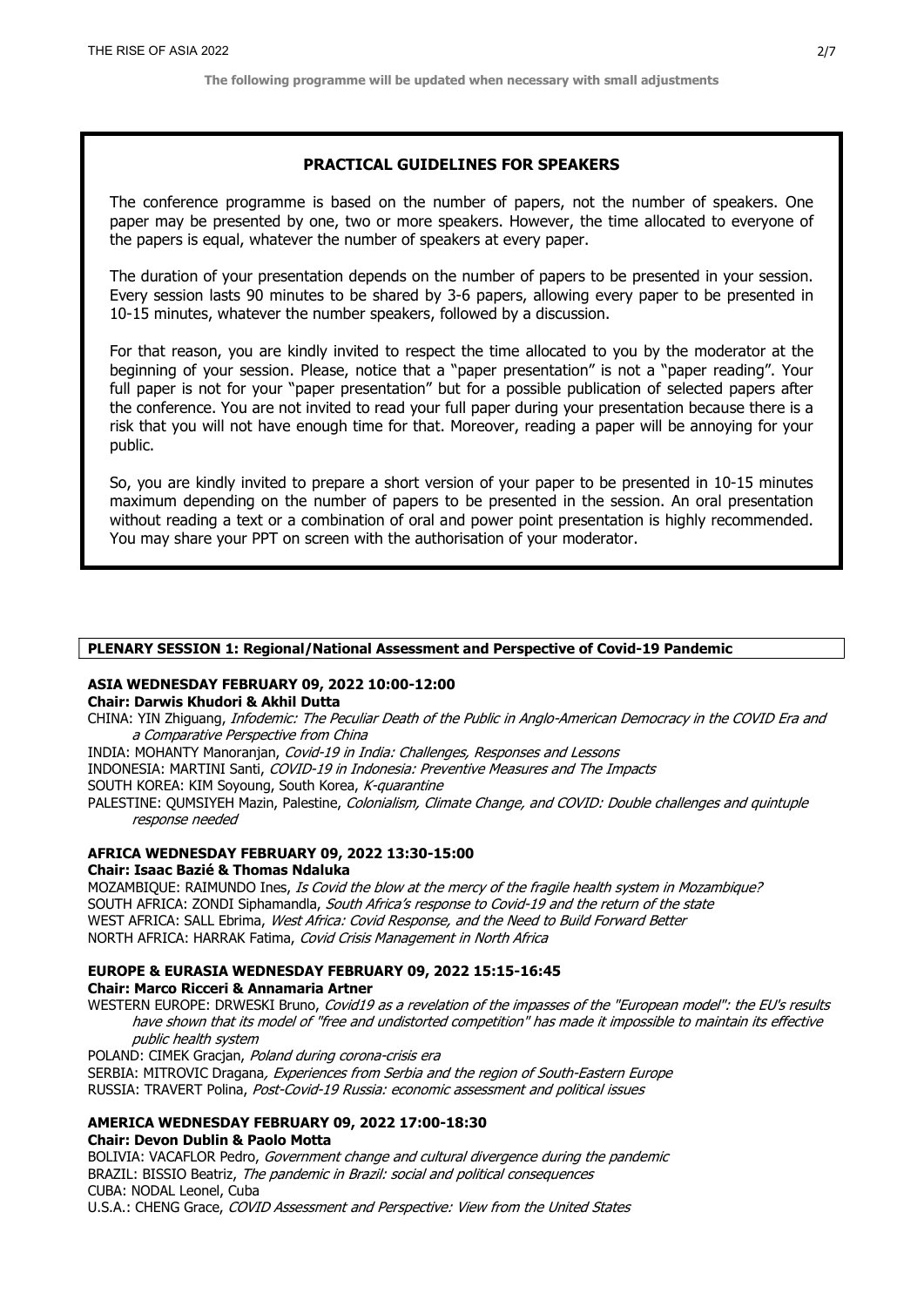#### PLENARY SESSION 2: Sectoral Assessment and Perspective of Covid-19 Pandemic

### GLOBAL MAJOR CHANGES THURSDAY FEBRUARY 10, 2022 10:45-12:45 Chair: Darwis Khudori & Gustave Massiah

GENDER AND WOMEN'S ISSUES: ARIMBI Diah Ariani, Women, Gender and Covid-19 Pandemic in Indonesia ECOLOGY: DUBLIN Devon, Post-Covid-19 Major Changes in Ecology: will it lead to a common future? BIOTECHNOLOGY: COLLOC Joël, General laws of life - Why upset them will lead to catastrophes? DIGITAL TRANSFORMATION: VEDUTA Elena, Digital technologies and economy DEMOGRAPHY: MOTTA Paolo, Notes on Demography and Pandemic NEW PHASE OF DECOLONICATION: BAZIE Isaac, New phase of decolonisation

### PARALLEL SESSIONS

#### CLUSTER 1: COVID-19: REGIONAL/NATIONAL CASES

#### SESSIONS 6 THURSDAY FEBRUARY 10, 2022 14:00-15:30 Co-chairs: Faishal Aminuddin & Ines Raimundo

WIDATI Sri, Health Promotion Division Publich Health Faculty of Airlangga University

SOESILOWATI Sartika, ASEAN's Health Diplomacy and Coronavirus

SCHIFANO Adrien, The Era of Covid Diplomacy: Crouching Tigers and Hidden Dragons in Asia in Pandemic Times? KLEMENSITS Péter, The Covid-19 epidemic and its main consequences to Southeast Asia: the cases of Indonesia, the Philippines and Vietnam

AHNAF Mohammad Iqbal, Narratives and Responses to Covid-19 Pandemic among Religious Communities in Indonesia

# SESSIONS 7 THURSDAY FEBRUARY 10, 2022 15:45-17:15

Co-chairs: Faishal Aminuddin & Ines Raimundo

TANDON Vishnu Kumari, The disproportionate effect of COVID in the participatory planning process: Common interest Vs. Self-interest

SHAGEMBE Magolanga, COVID-19 Pandemic and Mental Health among individuals in Dar es Salaam, Tanzania: A Social Cognitive Analysis

AL BADAWI Habib, Lebanon, Collapsed Failed State facing the Global COVID-19 Pandemic

STOICA Diana Sfetlana, Anti-COVID Vaccination as symbol of development from resistance to social change. A case of Ghana

ABBAY Alemseged, Tigray Genocide and the Gadfly of Covid-19

# CLUSTER 2: COVID-19 AS A GLOBAL BREAKING POINT

### SESSION 8 THURSDAY FEBRUARY 10, 2022 17:30-19:00 Chair: Isaac Bazié & Beatriz Bissio

ARTNER Annamaria, Powers of decolonisation in the 21st century PAPE Wolfgang, Opening for Omnilateralism KIM Soyoung, Post-contact zones: Covid-19 KUMAR Mrinalini, The Trigger of the Pandemic and Capital-Climate Dissonance: Forging the Road Ahead SHILINA Marina, Pandemic Mediatization as a Transgression: 'Transnarratives' for a Global New Normal Future?

### CLUSTER 3: AFRICA-ASIA: POLITICAL & ECONOMIC RELATIONS

### SESSIONS 9 FRIDAY FEBRUARY 11, 2022 09:00-10:30

# Co-chairs: Ajay Dubey & Noël Magloire Ndoba

ASHWARYA Sujata, Sino-Egyptian Strategic Synergy: Chinese Investments in Egypt's Electricity Sector (cancelled) KNIGHT Adam, Gender inclusion and Special Economic Zones (SEZs): contextualizing Sino-African project sustainability amidst the fourth industrial tech-revolution

HAMITOUCHE Youcef, India's interests in Africa

# SESSIONS 10 FRIDAY FEBRUARY 11, 2022 10:45-12:15

Co-chairs: Ajay Dubey & Noël Magloire Ndoba

PRATIHARI Bijay Ketan, India - Africa Relations in the 21st Century NOFRIAN Fachru, Mechanization Analysis and Industrialization in Africa and South-Eastern Asia, 1970-2020 TRABELSI Hajer, Leveraging Cooperation: Asia's Response to COVID-19 in Africa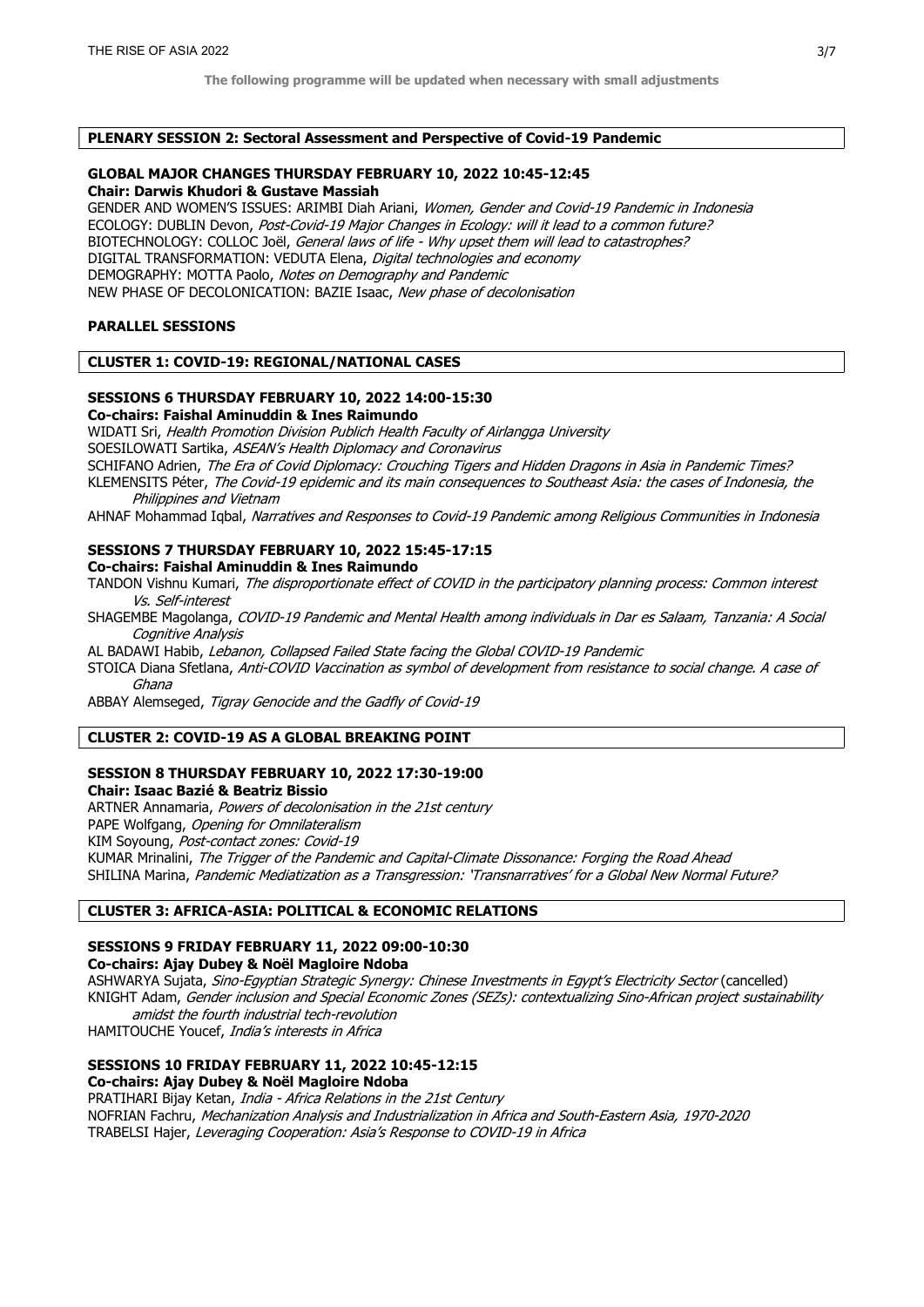#### CLUSTER 4: BRICS

# SESSIONS 11 THURSDAY FEBRUARY 10, 2022 14:00-15:30

Co-chairs: Marco Ricceri & Yin Zhiguang

BASILE Elisabetta & CECCHI Claudio, Varieties of capitalism and variety of interests in the BRICS coalition: The institutionalist theoretical approach for an adequate understanding of the evolutionary processes ALAM Mujib, BRICS and MIKTA: Cooperation or Competition in Global South?

IQBAL Badar Alam; RAHMAN Mohd Nayyer & RAHMAN Nida, Can Trade alleviate Poverty: Evidence from BRICS countries RICCERI Marco & NICOTERA Ida, BRICS and G20 for the Regulation of the Digital Economy: The Challenge of a Universal Digital Code of Ethics

JUUTINEN Marko, The Context and Meaning of BRICS for the Sino-Indian Rivalry: a Neo-Kautilyan Account ASLANYUREK Gizem, BRICS and Challenging the World Order: Does BRICS presents the bifurcation via the light of the Covid-19 and G20 coordination?

# SESSION 14 FRIDAY FEBRUARY 11, 2022 09:00-10:30

Co-chairs: Marco Ricceri & Yin Zhiguang

NAUMOV Olegovich, The BRICS countries' social and cultural exchange in the post-pandemic world COEN Myrianne, The BRICS in a renewed dialogue between peoples on the common priorities of peaceful progress PETRONE Francesco, BRICS, civil society and multilateralism: challenges and opportunities in the post-Covid world JUUTINEN Marko, The Context and Meaning of BRICS for the Sino-Indian Rivalry: a Neo-Kautilyan Account PASHENTSEV Evgeny N. & BAZARKINA Darya, Countering the Threats to Psychological Security Posed by the Malicious Use of Artificial Intelligence: Possibilities of BRICS Strategic Communication

# SESSION 15 FRIDAY FEBRUARY 11, 2022 10:45-12:15

Co-chairs: Marco Ricceri & Yin Zhiguang

MOTTA Paolo, BRICS & Pandemic - A Turning Point Opportunity?

YARYGINA Irina, BRICS economic partnership: financial aspects

BARBIERI Giovanni, Global Infrastructure investment initiatives: a new battleground in World Order re-shaping?

COLAKOGLU Selcuk, BRICS in the Post-Pandemic World: How Can the Grouping of Emerging Powers Find Solutions for Global Challenges?

LISSOVOLIK, The BRICS China's Chairmanship 2022 and the Global South Cooperation

### CLUSTER 5: ECOLOGY, SUSTAINABILITY, RURAL-URBAN ISSUES

### SESSIONS 12 THURSDAY FEBRUARY 10, 2022 15:45-17:15

Co-chairs: Paolo Motta & Devon Dublin

QUMSIYEH Mazin, Strategies for sustainability of human and natural communities in a stressed developing country (Palestine)

- SRIVASTAVA Pragya, Local Solutions of the Global Problems: A Platform for the Sustainable Development in the Dreadful Shadow of Covid-19
- SRIVASTAVA Rajesh Kumar, The Indigenous Health & Hygiene Practices for the Sustainable Development amidst Pandemic Fears: A Holistic Roadmap
- SUGIYANTO, Accompaniment Role of Agricultural Extension Worker in an Attempt to Increase the Food Consumption Pattern of Coffee Farmer's Household

#### SESSION 13 THURSDAY FEBRUARY 10, 2022 17:30-19:00 Co-chairs: Paolo Motta & Devon Dublin

JAIME Cintia, Neo ruralization: a sustainable plan to meet urban and rural challenges MOTTA Paolo, Changing Perspectives of Post-Pandemic Urban Development SWADIANSA Eka, Rethinking Global City: Lessons Learned from Early Covid-19 Pandemic Transmission

# CLUSTER 6: GENDER AND WOMEN'S ISSUES

### SESSIONS 16 THURSDAY FEBRUARY 10, 2022 14:00-15:30

Co-chairs: Diah Ariani Arimbi & Emy Susanti

ARIMBI Diah Ariani, Sexual Fortune Seeking: Debunking the Myth of Nyi Roro Kembang Sore Tomb PRAMESTI Tri, Female Reyog of Plunturan: Quest for Gender Equality ARTARIA Myrtati; BUDIANTO Azzah Kania; FINANTA Devan Frisky Vizal; ALAYDRUS Sayf Muhammad, Transgender's adaptation during the COVID-19 pandemic in Indonesia

# SESSIONS 17 THURSDAY FEBRUARY 10, 2022 15:45-17:15

Co-chairs: Diah Ariani Arimbi & Emy Susanti

CHANDRAN Usha, Unveiling the Gendered Impact of Covid-19: Comparing China and India HANS Asha, Women as Migrants in India's Growing Economy and Impact of COVID 19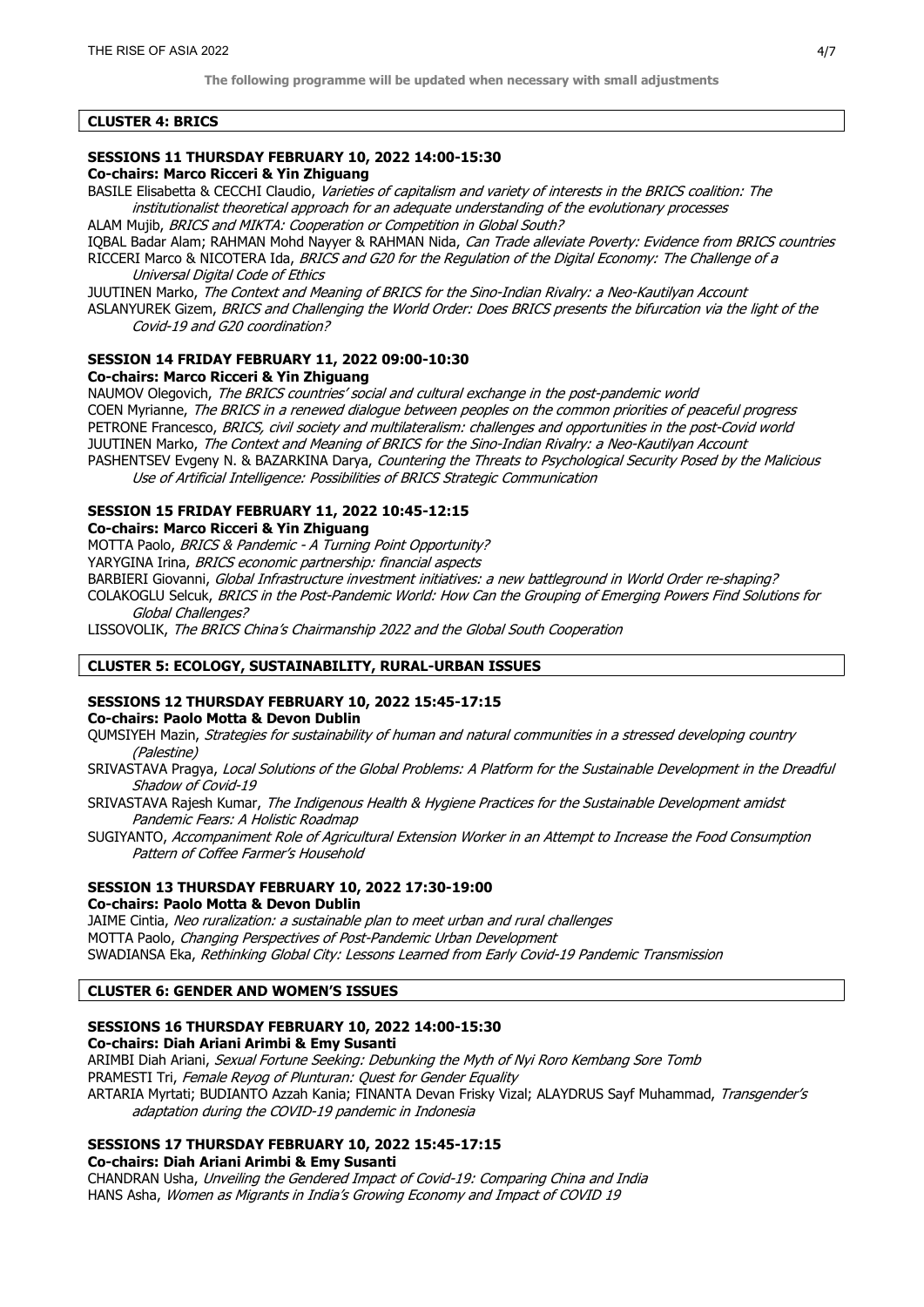ROSALINDA Henny, The Economic Impact of Covid-19 on the International Female Migrants and their Left-behind Family in Indonesia

#### SESSIONS 20 FRIDAY FEBRUARY 11, 2022 10:45-12:15 Co-chairs: Diah Ariani Arimbi & Emy Susanti

SUSANTI Emy, The Role of Local Government and the Social Resilience of Poor Women at Coastal Villages during the Covid-19 Pandemic

SUKESI Keppi, Women's Mental Health and Adaptation Strategies to the Covid-19 Pandemic

TRINH Binh, The Moral Middle-Class in Market Socialism: an Investigation of the Personhood of Women working in NGOs in Vietnam

# CLUSTER 7: DIGITAL TRANSFORMATION

#### SESSIONS 18 THURSDAY FEBRUARY 10, 2022 17:30-19:00

#### Chair: Hadi Saba Ayon & Eka Swadiansa

HERBERT Arlt, Quantum technology and the rise of Asia

ANGGANI Monica Bening Maeria & KHAIRUNNISA Syifa, Rebuilding Public Trust Against the Challenge of Selective Exposure: Indonesia's Response Towards the Era of Infodemic

GULTOM Eva, The Pedulilindungi Application: An Overview of Digital Society by Kurt Lewin

# SESSIONS 19 FRIDAY FEBRUARY 11, 2022 09:00-10:30

Chair: Hadi Saba Ayon & Eka Swadiansa

BESLANEEV Akhmed, Digital technologies in education: the main problems of digitalization of education SOESANTARI Tri, Covid-19, Literacy, Library, Digital Transformation TIMIRI Sai Chandra Mouli, New Communication Skills for Tough Times: A Study

### CLUSTER 8: BIOTECHNOLOGY, BIOETHIC, CLONING, G.M.O.

# SESSION 21 THURSDAY FEBRUARY 10, 2022 14:00-15:30

Chair: Joël Colloc & Santi Martini

MILHOMEM DE SOUSA Rodolfo, Human Cloning and Genetic Editing

PURNAWANTY Jani, Bioethics Perspective in Preparing an Inclusive, Elderly-Friendly Society SABA AYON Hadi; GALINON-MELENEC Béatrice; COLLOC Joël; KARTIKAWANGI Dorien; SARINASTITI Nia; CAPULONG REYES Rowena, Trace, E-Health And Ethics: The Case of Health-Tech in Indonesia

### CLUSTER 9: GEOPOLITICS, INTERNATIONAL RELATIONS

# SESSIONS 22 THURSDAY FEBRUARY 10, 2022 15:45-17:15

Co-chairs: Akhil Dutta & Viktor Eszterhai

JOSUKUTTY Abraham, Post-Covid geopolitics in the Indo-Pacific: Implications for India TANTRAY Talha Jammu, Evolving Geopolitics of Indo-Pacific: Critical Evaluations of India's Policies in the region SAHAKYAN Mher, China's Belt and Road Initiative and Central Asia in the Era of Covid-19

# SESSIONS 24 FRIDAY FEBRUARY 11, 2022 09:00-10:30

### Co-chairs: Akhil Dutta & Viktor Eszterhai

KUMARI Priya, The Politics of Human Rights in North-South Relations: A Case Study of the EU-ASEAN Relations NWAEZEIGWE Nwankwo, Israel's African Union observer status and the Palestinian-Arab political gamble - Between Diplomacy of Self-Interest and Collective Aspirations

TARIK Meszár, The Abraham Accords as one of the cornerstones of the rise of the Middle East

### SESSIONS 25 FRIDAY FEBRUARY 11, 2022 10:45-12:15 Co-chairs: Akhil Dutta & Viktor Eszterhai

OUYANG Xiangying, International Relations in the Post-Covid Era KUMAR Devender, Chinese Virus (Covid-19) and Global Politics PAREPA Laura Anca, Competing patterns of diplomacy during pandemic MA Sheng-mei, Living with Covid from/and China: A Taiwanese Immigrant on Endgames

### CLUSTER 10: COVID-19 AND WORLD'S POLITICS

#### SESSION 23 THURSDAY FEBRUARY 10, 2022 17:30-19:00 Chair: Marzia Casolari & Dimitris Konstantakopoulos

KONSTANTAKOPOULOS Dimitris, COVID 19 as an accelerator of the crisis of our world DAR Rouf Ahmad, Covid-19 Pandemic as a Weapon of the State against the Citizen DATTA Shreya, The Evolution of Indian Media: Pandemic, Politics, People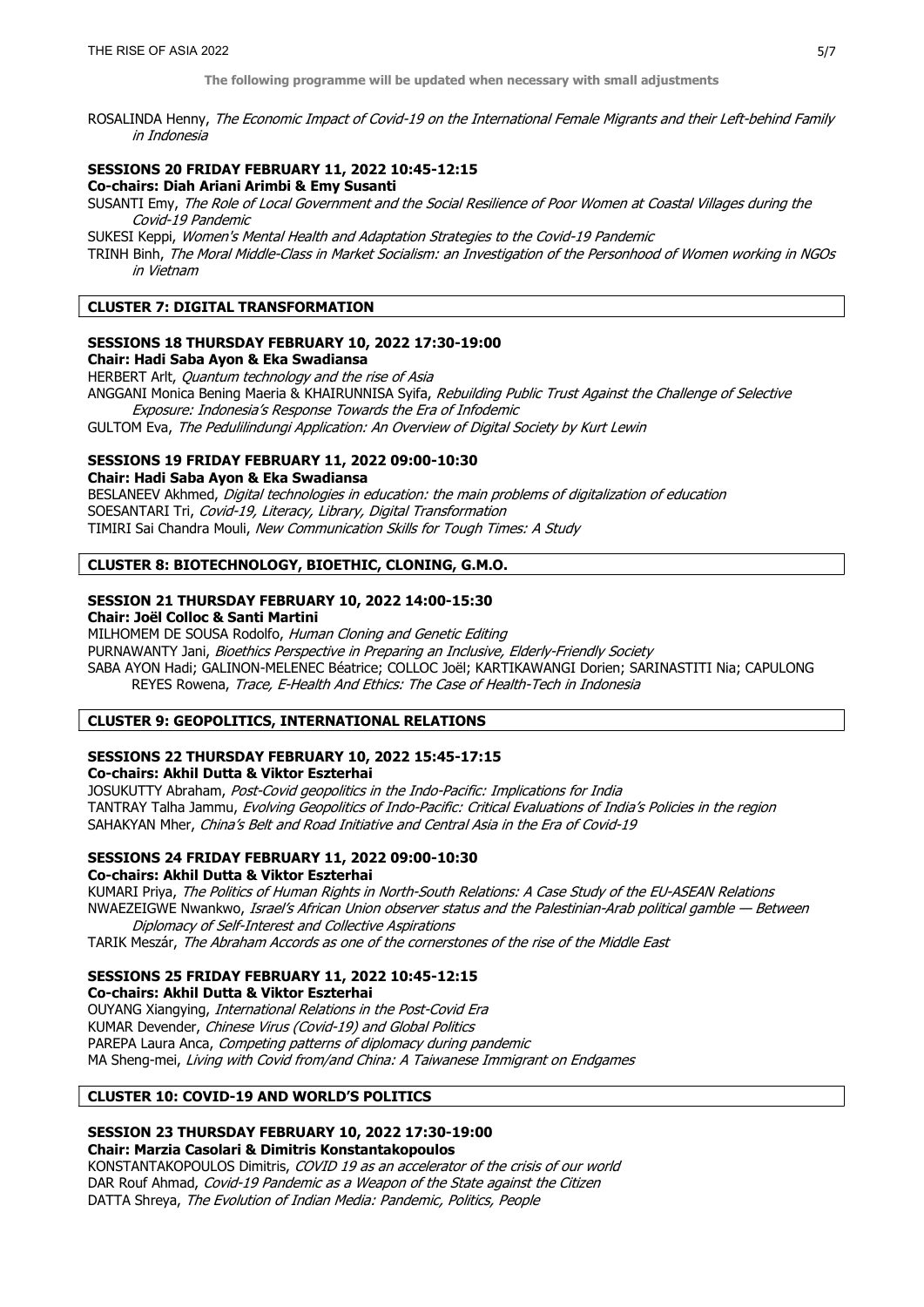SUHRAWARDY Nilofar, Covid-Phase Hasn't Spared Indian Democracy! SESA Maja, Is Covid-19 just a sanitary issue? CASOLARI Marzia, Covid vs democracy: Indian and Italian cases

# CLUSTER 11: POLITICAL ECONOMY

### SESSIONS 26 THURSDAY FEBRUARY 10, 2022 14:00-15:30

Co-chairs: Elena Veduta & Pierre-Bruno Ruffini

VEDUTA Elena & LESLIE Robert, Cyber economic planning is the key to solution the problems of the non-capitalist economy

GAO Muyang, The development trend of China's digital economy in the post-epidemic era ARAKELYAN Arman, Modern economic thought has evolved drastically since the change from golden standards to

modern Bretton Woods system of monetary management

RIASKOVA Ekaterina, Digital aspects of financial globalization

### SESSIONS 27 THURSDAY FEBRUARY 10, 2022 15:45-17:15

Co-chairs: Elena Veduta & Pierre-Bruno Ruffini

ERITSYAN Grigor, Digitalization of the economy and the green course: the main threats of implementation for humanity ZHIRYAKOV Vitaly, Digitalization of strategic planning in the context of Industry 4.0 POTERYAIKO Angelina, AI in economics and education: what kind of jobs the future economy demands

### CLUSTER 12: POST-COVID-19 BUSINESS WITH ASIA

### SESSIONS 28 THURSDAY FEBRUARY 10, 2022 17:30-19:00 Chair: Stéphane Leydier & Tsvetelin Anastasov

ERAMBERT Guillaume; LAPEYRE Maud, Post-Covid-19 business with China MANJAL Myriam; NDZENGUE Darelle; BOURDAGEAU Elise, Post-Covid-19 business with Korea PIQUET Rémi; RACLOT Alexane, Post-Covid-19 business with Indonesia BENZARTI Donia; SHIMADA Naoto; VILLAIN Marcelin, Post-Covid-19 business with Japan

### SESSIONS 29 FRIDAY FEBRUARY 11, 2022 09:00-10:30

Chair: Stéphane Leydier & Tsvetelin Anastasov

NG Michelle, Venture Capital in South-East Asia

RAHMAN Mohd Nayyer & REHMAN Sheena, Determinants of Venture Capital Investments in Emerging Asia Pacific countries

CENEFELS Hugo, Myanmar: A world of its own - An Entrepreneur's Perspective DALIMUNTHE Ritha, (business strategy, human resource management, SME, Medan)

# SESSIONS 30 FRIDAY FEBRUARY 11, 2022 10:45-12:15

Chair: Stéphane Leydier & Tsvetelin Anastasov PURNAWANTY Jani, Developing Women-Friendly Tourism PREMANANTO Gancar, Understanding some behavior change of consumer during pandemic PREMANANTO Gancar, How Developing Halal Industry: An Opportunities For Entrepreneur ERAMBERT Guillaume, The Malaysian and Indonesian automotive industry, origins, perspectives, innovations and development

# FRENCH SESSIONS

# CLUSTER 13: AFRIQUE-ASIE: RELATIONS ECONOMIQUES ET POLITIQUES

# SEANCES 31 JEUDI 10 FEVRIER 2022 14h00-15h30

# Président de séance : Isaac Bazié & Fachru Nofrian

SAATENANG Dominique Martin, Les relations Chine / Europe / Afrique

LAPEYRE Maud, La Chine en Afrique - Le cas de la République Démocratique du Congo

SALL Mohamed, Modèle de développement de la Chine sous l'impulsion de Deng Xiaoping dans les années 70.

- Similitudes avec le modèle de développement actuel de l'Éthiopie avec ces Zones Économiques Spéciales (ZES) etc. Le cas de l'Éthiopie serait-il un modèle à suivre pour les pays africains ?
- BERNIER Valérie, Former, qualifier pour agir et ne plus subir son avenir : un nouveau balancement des forces économiques et sociales mondiales

# SEANCES 32 JEUDI 10 FEVRIER 2022 15h45-17h15

# Président de séance : Isaac Bazié & Fachru Nofrian

BASSANE Raould, État des lieux et perspectives de la coopération économique Afro-Asiatique sous le prisme du Nouveau Partenariat Stratégique Afro-asiatique (NAASP) : Cas de la coopération Indonésie-Nigeria